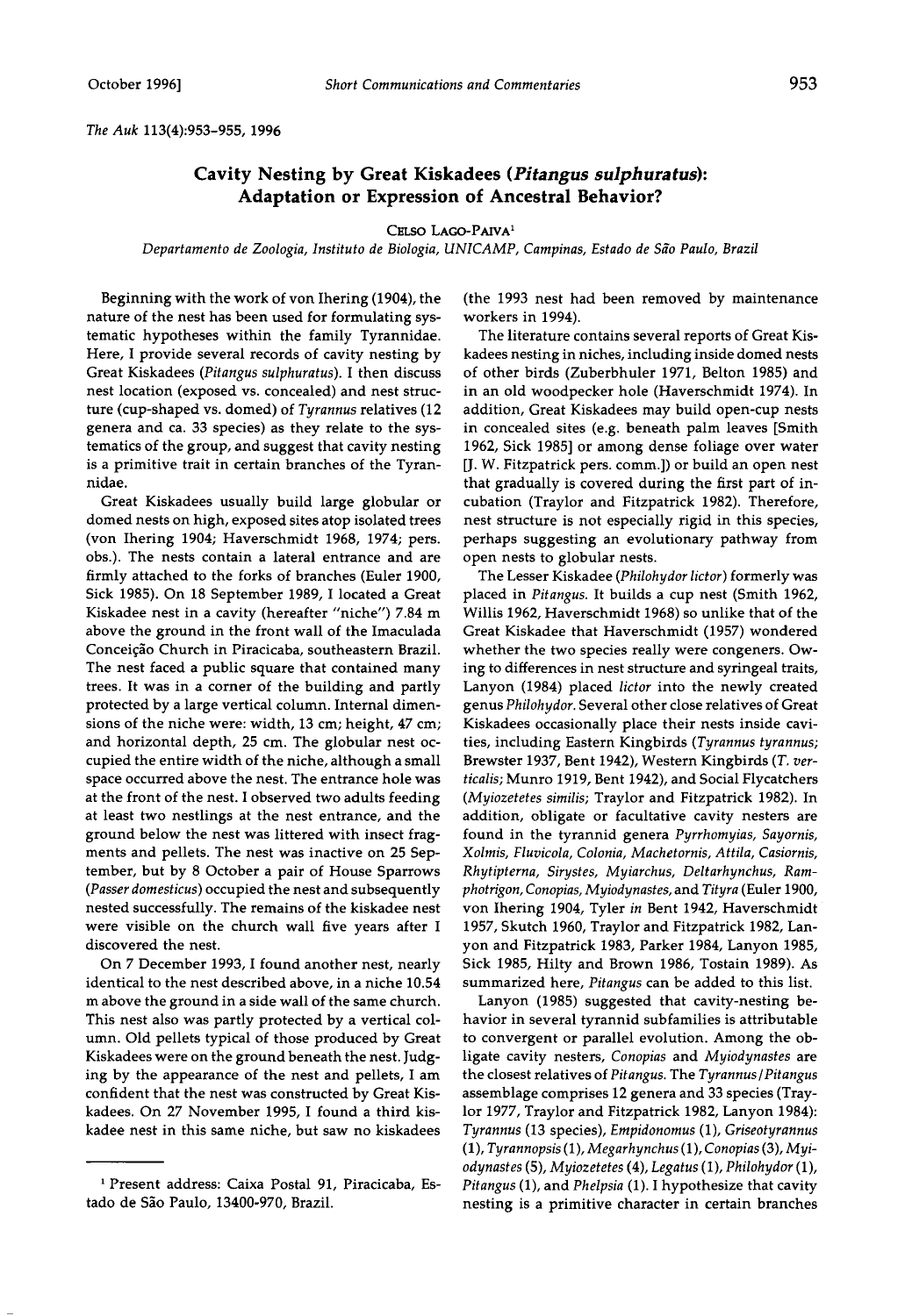**of the Tyrannidae. Members of some assemblages (notably the Tyrannus relatives) maintain the behavior, whereas others within the same assemblage have evolved toward building exposed, open nests or even domed nests.** 

**Cavity nesting must have appeared early in the Tyrannus group, being a primitive character because cavity nesters need only build a simple cup within an existing site. The evolutionary shift from secondary cavity nesting to building a domed nest would maintain the advantages of cavities (i.e. concealment from predators and protection from wind and rain) while obviating the need to acquire and defend a scarce resource that is exploited by many species of animals (Collias and Collias 1984). Indeed, the aggressive habits of tyrannines might be related to building and maintaining nests in exposed situations, as suggested by von Ihering (1904). The fact that several species that normally build a globular nest occasionally revert to nesting in cavities (i.e. Myiozetetes and Pitangus) suggests that domed nests evolved as substitutes for cavities. In addition, the Piratic Flycatcher (Legatus leucophaius) is a nest parasite of species that use closed nests (Skutch 1960, Sick 1985), which may be a sign that it evolved from a line that built closed nests or used cavity nests.** 

**Facultative or obligate cavity nesting occurs in several branches of the phylogenetic tree proposed by Lanyon (1984) for the Tyranninae. The genetic background for cavity nesting may be present but unexpressed in some tyrannid groups, and expressed occasionally in other species that normally build opencup or domed nests. I hypothesize the latter to apply for Great Kiskadees and Social Flycatchers. Under this evolutionary scenario, facultative cavity nesting would be an expression of ancestral behavior.** 

**I propose the Latin term "arbocavicola" ("arbocavicolous" in English) as a technical and more concise substitute for "tree-cavity nesting," "tree-hole nesting," or "tree-cavity using" animals, following the rules for scientific neologisms in Brown (1985). The complete neologism would be "arbocavinidicola," pertaining to the use of a tree cavity for nesting. General neologisms would be "cavicola," for use of any cavities, and "cavinidicola," for use of any cavities for nesting.** 

**Acknowledgments.--I thank Keith S. Brown, Jr., John W. Fitzpatrick, Wesley E. Lanyon, Richard O. Prum, and Paul Rotter for valuable comments on the manuscript, and Edwin O. Willis, Luiz G. E. Lordello, Jacques M. E. Vielliard, and Telma E. Candido for access to literature.** 

## **LITERATURE CITED**

**BELTON, W. 1985. Birds of the Rio Grande do Sul, Brazil. Part 2, Formicariidae through Corvidae. Bulletin of the American Museum of Natural History No. 180.** 

- **BENT, A. C. 1942. Life histories of North American flycatchers, larks, swallows and their allies. United States National Museum Bulletin No. 179.**
- **BREWSTER, W. 1937. The birds of the Lake Umbagog region of Maine, part 3. Bulletin of the Museum of Comparative Zoology 66:408-521.**
- **BROWN, R.W. 1985. Composition of scientific words: A manual of methods and a lexicon of material for the practice of logotechnics. Smithsonian Institution Press, Washington, D.C.**
- **COLLIAS, N. E., AND E. C. COLLIAS. 1984. Nest building and bird behavior. Princeton University Press, Princeton, New Jersey.**
- EULER, C. 1900. Descripção de ninhos e ovos de aves **do Brazil. Revista do Museu Paulista 4:9-148.**
- HAVERSCHMIDT, F. 1957. The nests of Pitangus lictor **and Coryphotriccus parvus. Auk 74:240-242.**
- **HAVERSCHMIDT, F. 1968. Birds of Surinam. Oliver and Boyd, London.**
- **HAVERSCHMIDT, F. 1974. Great Kiskadee nesting in an old woodpecker hole. Auk 91:639.**
- **HILTY, S. L., AND W. L. BROWN. 1986. A guide to the birds of Colombia. Princeton University Press, Princeton, New Jersey.**
- **LANYON, W. E. 1984. A phylogeny of the kingbirds and their allies. American Museum Novitates 2797:1-28.**
- **LANYON, W. E. 1985. A phylogeny of the myiarchine flycatchers. Pages 360-380 in Neotropical ornithology (P. A. Buckley, M. S. Foster, E. S. Morton, R. S. Ridgely, and F. G. Buckley, Eds.). Ornithological Monographs No. 36.**
- **LANYON, W. E., AND J. W. FITZPATRICK. 1983. Behav**ior, morphology, and systematics of Sirystes sibi**lator (Tyrannidae). Auk 100:98-104.**
- **MUNRO, J.A. 1919. Notes on some birds of the Okanagan Valley, British Columbia. Auk 36:64-74.**
- **PARKER, T. A., III. 1984. Notes on the behavior of Ramphotrigon flycatchers. Auk 101:186-188.**
- SICK, H. 1985. Ornitologia brasileira, uma introdução. Editora Universidade de Brasilia, Brasilia.
- **SXUTCH, A. F. 1960. Life histories of Central American birds II. Pacific Coast Avifauna No. 34.**
- **SMITH, W. J. 1962. The nest of Pitangus lictor. Auk 79:108-111.**
- **TOSTAIN, O. 1989. Nesting of the Rufous-tailed Flatbill (Tyrannidae), in French Guiana. Journal of Field Ornithology 60:30-35.**
- **TRAYLOR, M. A., JR. 1977. A classification of the tyrant flycatchers (Tyrannidae). Bulletin of the Museum of Comparative Zoology 148:129-184.**
- **TRAYLOR, M. A., JR., AND J. W. FITZPATRICK. 1982. A survey of the tyrant flycatchers. Living Bird 19: 7-50.**
- **voN IHERINC, H. 1904. The biology of Tyrannidae**  with respect to their systematic arrangement. Auk **21:313-322.**
- **WILLIS, E. O. 1962. Another nest of Pitangus lictor. Auk 79:111.**